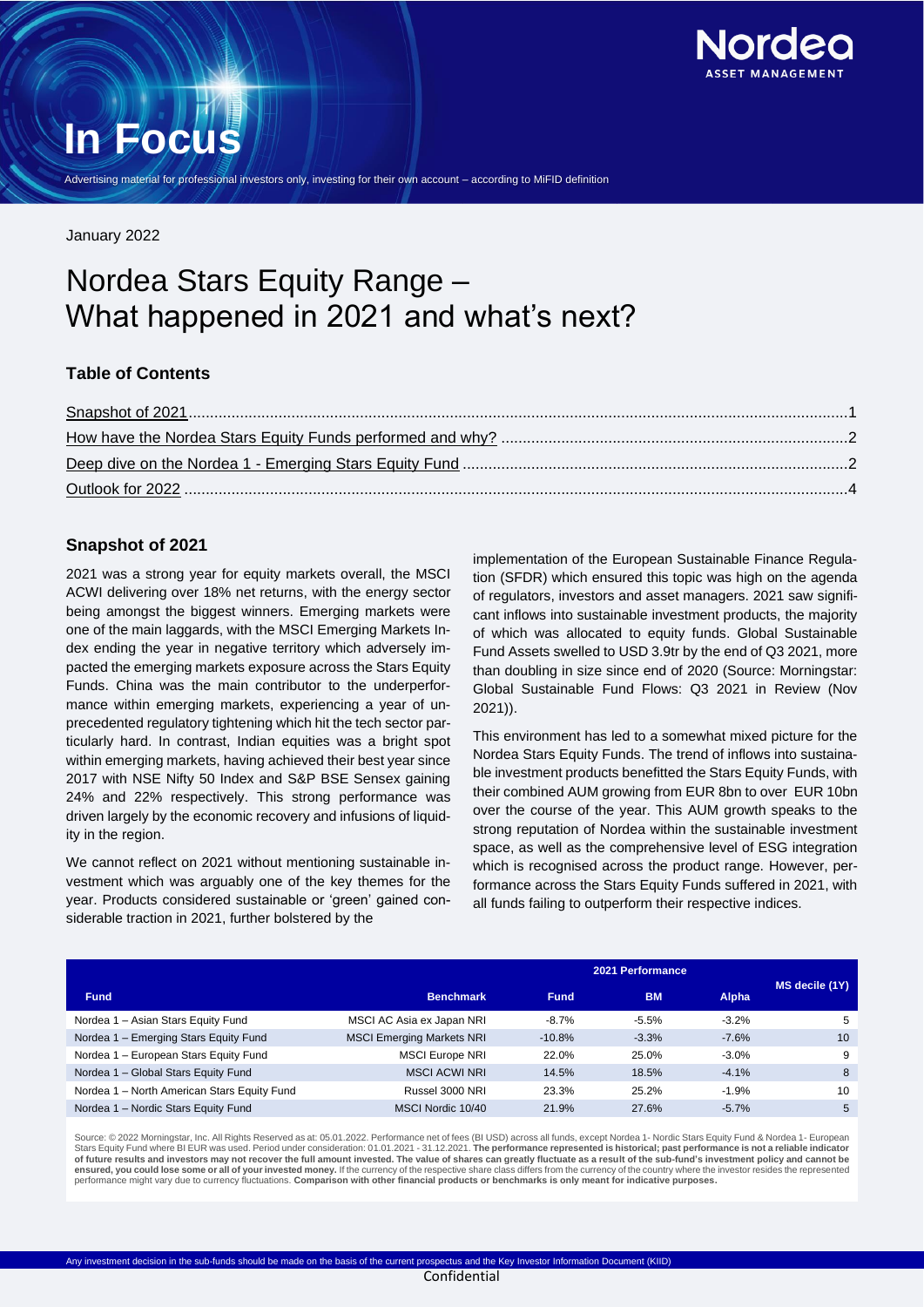# **How have the Nordea Stars Equity Funds performed and why?**

Given that the funds vary in terms of investment strategy and universe, there are a plethora of reasons for their individual underperformance. With that being said however, there are a few common themes emerging:

#### **Value Rotation:**

The first half of the year saw a rotation from growth to value stocks, spurred by the economic reopening following last winter's lockdowns. The Stars Equity Funds are largely growth tilted thus performance suffered during this rotation, particularly the Nordea 1 - Emerging Stars Equity Fund which is naturally more growth tilted than others. It is worth noting here that the growth tilt across the fund range is mostly an outcome of the investment process, rather than an intentional style bias baked into the funds. This means that our portfolio managers have the flexibility to change this should they see fit to do so, whilst remaining loyal to the investment process which focuses on underlying fundamentals.

#### **Energy Rally:**

Energy markets rallied over Q1-Q2, with prices pushed higher by increased demand as economies rebounded. Due to their ESG conscious investment approach, the Stars Equity Funds are underweight energy stocks vs the benchmark so did not benefit from this rally. Not having exposure to energy stocks lost the funds on average 25% of relative performance across the range over the year.

#### **MSCI ACWI 2021 performance – Best & worst sectors (USD)**



### **Alibaba & Stock Selection:**

A number of the Stars Equity Funds hold overweight positions in Alibaba which lost almost 50% of its value over the course of 2021. Alibaba suffered from the rotation out of growth stocks in early 2021, as well as the Chinese regulatory pressures, coupled with increased competition and a slowing Chinese economy over the second half of the year. These factors resulted in Alibaba being one of the main contributors to underperformance across the Stars funds which hold the stock (all except European and Nordic Stars), the position was responsible for over 50% of average negative attribution from stock selection. Despite having had a tough year, we retain our positive outlook for Alibaba on the basis of its attractive ecosystem spanning from E-commerce to community group buying and provider of China's largest cloud service offering.

As it relates to stock selection more broadly this was a detractor from performance across most of the Stars Equity Funds in 2021, we do however believe that much of this is attributable to short term market noise and that over the longer term our bias towards quality companies with a focus on fundamentals will prevail. An example of this is Just Eat (NL) which lost almost half of its value in 2021, with most of these losses coming in the second half of the year driven by concerns around potential regulation of the gig economy, which could impact the company's bottom line. We believe that these concerns have been excessively priced in and the stock is broadly expected to rebound in 2022.

Another example is Tesla, which our funds do not hold due to concerns related to Elon Musk's controversial management of the busines which consistently throws up governance red flags. Not holding Tesla has been impactful for our Global and North American Stars funds which missed out on gains compared to the benchmark given the strong performance of Tesla particularly towards the end of 2021. Tesla is a much debated topic and it is increasingly being seen as a concept stock. Our strategic focus on company fundamentals being required to underpin valuations means that notwithstanding the governance concerns, we find it difficult to justify Tesla's sky rocketing valuations.

# <span id="page-1-0"></span>**Deep dive on the Nordea 1 – Emerging Stars Equity Fund**

The Nordea 1 – Emerging Stars Equity Fund, one of our flagship products and the fund with the longest track record in our STARS range, was hit particularly hard by certain market moves in 2021, leading to the fund underperforming the index by over 7% over the course of the year. There are a number of key themes which contributed to this underperformance, as follows:

**China**: China saw an unprecedented level of regulatory scrutiny in 2021, coupled with additional sell-off events such as the one sparked by the Evergrande debt issues. There is also ongoing uncertainty around listing rules for ADR stocks sparking investor concerns about a lack of liquidity in case of a forced de-listing, as was the case for the ride-hailing company Didi. The combination of these factors created a particularly hostile environment for tech stocks in 2021 which lost approximately USD1.5tr in market cap since February. Whilst the Nordea 1 - Emerging Stars Equity Fund is underweight China overall, a sub-set of Chinese stocks were negatively impacted by these issues and contributed to the funds underperformance including Alibaba, Ping An, Kingsoft and Meituan.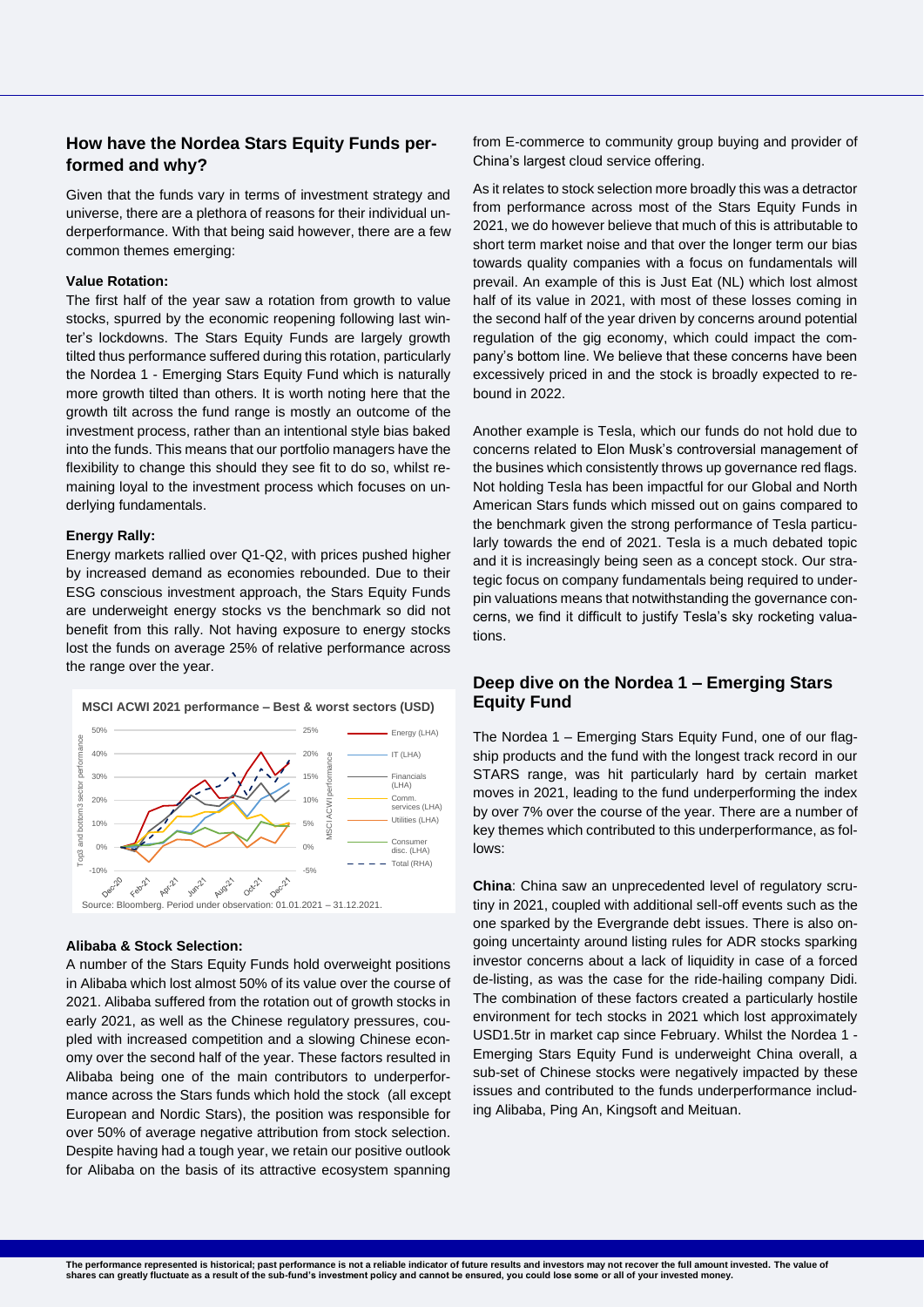



Source: Bloomberg. Period under observation: 01.01.2021 – 31.12.2021.

As you may expect, the Nordea 1 – Asian Stars Equity Fund also has extensive exposure to China, meaning that these market events had a similarly detrimental impact on the funds' performance in 2021. Looking ahead there are signs of optimism as it relates to China, with more recent rhetoric from the Chinese Communist Party (CCP) signalling support of the private sector and the potential for monetary easing in 2022. Whilst regulation remains a risk, particularly for tech companies in China, we believe this has largely been priced in. It is worth noting that Chinese stocks, particularly in the tech space continue to trade at historically low valuations relative to other markets, meaning that there could be some good opportunities for investors to benefit from a rebound. Finally, given that 2022 is a CCP Congress year with President Xi Jinping expected to remain in power for an unprecedented second term, we expect that the focus this year will be on ensuring economic growth.

**Brazil:** 2021 was a challenging year for Brazil, hit by weakening economic growth, rising interest rates and political uncertainty. Towards the end of the year Brazilian equities were impacted by the emergence of the Omicron variant which sparked a sell off, investors expected the worst based on how poorly Brazil had managed previous variants.

This impacted the Nordea 1 - Emerging Stars Equity Fund's overweight position in Brazil. For example the funds' holding in Lojas Renner, the Brazilian apparel retailer, lost significant value in 2021. Looking to the future however, we continue to believe in the long-term capacity of the company to grow market share, driven by their strong brand recognition and improvements made to their ecosystem. In the medium-term, the company should also benefit from the reopening of the economy and a benign competitive landscape.

**Saudi Arabia:** As well as missing out on the aforementioned energy rally of 2021, the Emerging Stars Equity Fund also suffered an indirect consequence of the rally, which spurred strong performance of certain Saudi Arabian companies held by the index including Al Rajhi Bank and Saudi National bank (performance generally linked to the rise in oil prices). The Emerging Stars Equity Fund is underweight Saudi Arabia due to its quality bias and ESG safeguards so was not able to partake in this upside.

**Russia:** The rising geopolitical tensions between Russia and the Ukraine sparked a sell-off in Q4. This impacted the funds' overweight position in Russia, with certain names such as Sberbank and Yandex losing over 20% of their value in the last two months of the year. We retain our conviction in these positions, Sberbank being a market leader within the Russian banking sector with an ROE of 20% and Yandex expected to benefit from strong opportunities in the e-commerce, food tech and autonomous vehicles space. As it relates to Russia more generally, whilst the situation with the Ukraine certainly merits close monitoring, corrections in Russia have historically played out well where stocks have rebounded following periods of sell-off.

|                                             | 3Y performance                   |             |           |              | <b>MS</b> rating |       |
|---------------------------------------------|----------------------------------|-------------|-----------|--------------|------------------|-------|
| <b>Fund</b>                                 | <b>Benchmark</b>                 | <b>Fund</b> | <b>BM</b> | <b>Alpha</b> | MS decile (3Y)   |       |
| Nordea 1 - Emerging Stars Equity Fund       | <b>MSCI Emerging Markets NRI</b> | 17.3%       | 10.8%     | 6.5%         |                  | ★★★★★ |
| Nordea 1 - European Stars Equity Fund       | <b>MSCI Europe NRI</b>           | 21.8%       | 15.3%     | 6.4%         |                  | ★★★★★ |
| Nordea 1 - Global Stars Equity Fund         | <b>MSCI ACWI NRI</b>             | 22.4%       | 20.4%     | 2.0%         | 2                | ***** |
| Nordea 1 - North American Stars Equity Fund | Russel 3000 NRI                  | 27.4%       | 25.2%     | 2.2%         |                  | ★★★★  |
| Nordea 1 - Nordic Stars Equity Fund         | MSCI Nordic 10/40                | 23.8%       | 22.3%     | 1.5%         | 4                | ****  |

|                                       | 5Y performance                   |             |           |              | MS decile (5Y) |
|---------------------------------------|----------------------------------|-------------|-----------|--------------|----------------|
| <b>Fund</b>                           | <b>Benchmark</b>                 | <b>Fund</b> | <b>BM</b> | <b>Alpha</b> |                |
| Nordea 1 - Emerging Stars Equity Fund | <b>MSCI Emerging Markets NRI</b> | 13.3%       | 9.7%      | 3.6%         |                |
| Nordea 1 - Global Stars Equity Fund   | <b>MSCI ACWI NRI</b>             | 17.9%       | 14.4%     | 3.5%         |                |
| Nordea 1 - Nordic Stars Equity Fund   | MSCI Nordic 10/40                | 14.0%       | 13.1%     | $0.9\%$      |                |

Source: © 2022 Morningstar, Inc. All Rights Reserved as at: 05.01.2022. Performance net of fees (BI USD) across all funds, except Nordea 1– Nordic Stars Equity Fund & Nordea 1- European Stars Equity Fund where BI EUR was used. Period under consideration: 01.01.2018 - 31.12.2021, respectively 01.01.2016 – 31.12.2021. **The performance represented is historical; past performance is not a reliable indicator of future results and investors may not recover the full amount invested. The value of shares can greatly fluctuate as a result of the sub**fund's investment policy and cannot be ensured, you could lose some or all of your invested money. If the currency of the respective share class differs from the currency of the where the investor resides the represented performance might vary due to currency fluctuations. Comparison with other financial products or benchmarks is only meant for **indicative purposes.**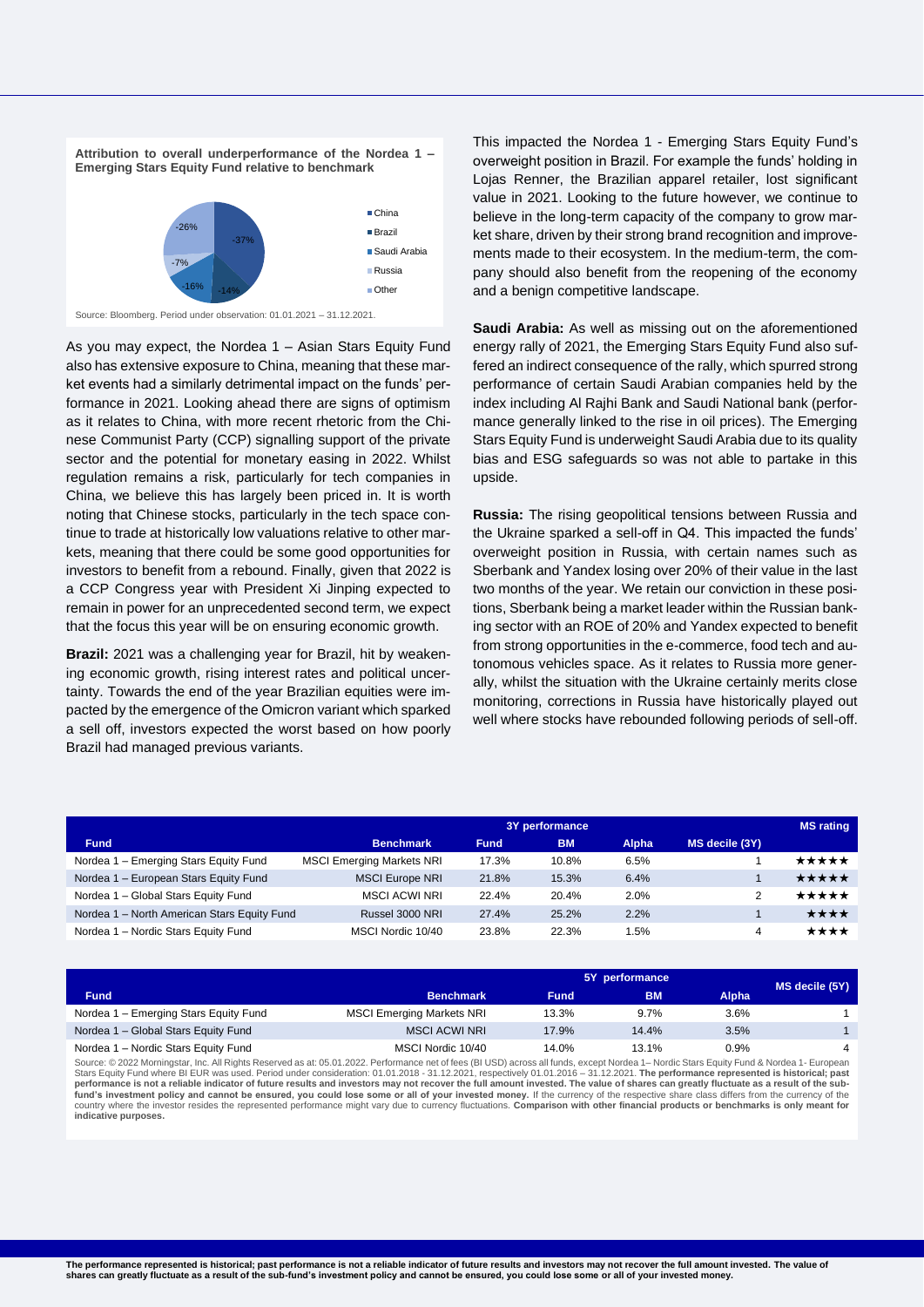# <span id="page-3-0"></span>**Outlook for 2022**

Whilst 2021 may have been a challenging year for the Stars Equity Funds, considering performance over the longer term paints a more positive picture. All of the Stars Equity Funds have outperformed their benchmarks over 3 years, with the majority also outperforming over 5 years, ranking extremely high in their respective Morningstar categories and achieving their benchmark outperformance targets of 250-300bps (which are set across a full investment cycle).

Looking ahead there are a number of reasons to be optimistic about the Nordea Stars Equity Funds as it relates to their strategy, positioning and unwavering commitment to ESG, but also as essential building blocks within portfolio decarbonisation strategies.

- **Market Outlook:** The year ahead is broadly expected to be more muted for equites compared to last year, with potential headwinds in the form of inflation, Covid variants, geopolitical risks and energy crises. Inflation in particular is a key concern for many, whether transitory or not, it is certain that central banks have a difficult balancing act on their hands. An inflationary environment has historically created challenges for equity markets, however some key ingredients to maintaining an edge in this climate include the following:
	- − **Pricing power:** Firms with a competitive advantage and strong pricing power will have the ability to pass-through some of the inflationary costs to their customers, hereby protecting their bottom line against some of the inflationary pressures we may see in 2022. One of the core pillars of the Stars strategies is that they look to invest in companies with this type of competitive edge which are better positioned to mitigate any inflationary hardships.
	- − **Technology:** The technology sector is broadly expected to suffer in an inflationary environment, with companies having overextended valuations expected to be most impacted by inflation which can mean higher borrowing costs and lower long-term earnings forecasts. It is important to differentiate however between profitable and non-profitable tech. An example of a profitable technology company is Apple which is a mature business benefitting from scale enabling it to negotiate favourable prices with suppliers, as well as having the relevant pricing power to enable it to pass on higher costs to customers. Remaining exposed to the technology sector but being selective and strategic regarding the stocks within that will be crucial for 2022. The Stars funds are strategically overweight the tech sector which bodes well for how some of these stocks may perform this year.
	- − **Growth vs Value:** As mentioned earlier, the Stars Equity Funds are not wedded to any particular style bias,

providing them with the flexibility to adapt their strategies according to the market environment such as a persistent inflationary backdrop. Historically the funds have been largely growth tilted which has played out well, illustrated by the funds longer term performance, however in case of a persistent value rebound the Stars Equity Funds will have the ability to adapt accordingly (whilst remaining in line with the underlying investment strategy of the funds).

- **Sustainable Investment:** As a Nordic asset manager, we remain ESG purists and pledge to remain true to our investment philosophy of delivering 'returns with responsibility'. We believe that our multi-layer ESG integration which is in place across the Stars funds, which includes exclusionary screens, proprietary ESG scoring and a comprehensive framework for voting and engagement, enable our Stars funds to avoid certain ESG risks as well as benefitting from opportunities arising from investee companies who have prioritised their ESG credentials, hereby making them a more attractive investment proposition. We consistently look to improve and enhance our ESG capabilities, fine-tuning our proprietary ESG-scoring model as more data becomes available and continuing to engage with investee companies on the most pressing ESG topics.
- **Decarbonisation:** Sticking with sustainability and zooming in on the highly topical theme of net zero alignment, Nordea as a founding member of the Net Zero Asset Management initiative in 2020, has done significant work to ensure that portfolios compare favourably to their benchmark as it relates to carbon intensity. This positions Nordea's products favourably in the current market environment in which the sustainable investment trend shows no signs of slowing, spurred on by ever increasing investor appetites as well as regulatory drivers (EU Taxonomy, MiFID II etc). For the Stars Equity Funds, we have gone one step further and set fund level carbon reduction targets, meaning that these funds can formally be considered as Net Zero Aligned and can therefore be incorporated into portfolios looking to implement their own decarbonisation strategy. We look forward to helping investors achieve their own net zero alignment goals by providing the relevant building blocks in the form of our Stars Equity Funds.

In summary, despite short term challenges resulting from the macro environment and market noises, which for various reasons are often amplified in the financial markets of today, the Stars Equity Funds are well positioned to benefit over the longer term as illustrated by their strong mid-long term track record. We believe consistency is key over the long term and the funds benefit from a consistent and robust investment strategy which champions company fundamentals, whilst ensuring that ESG principles and the path to Net Zero are not compromised along the way.